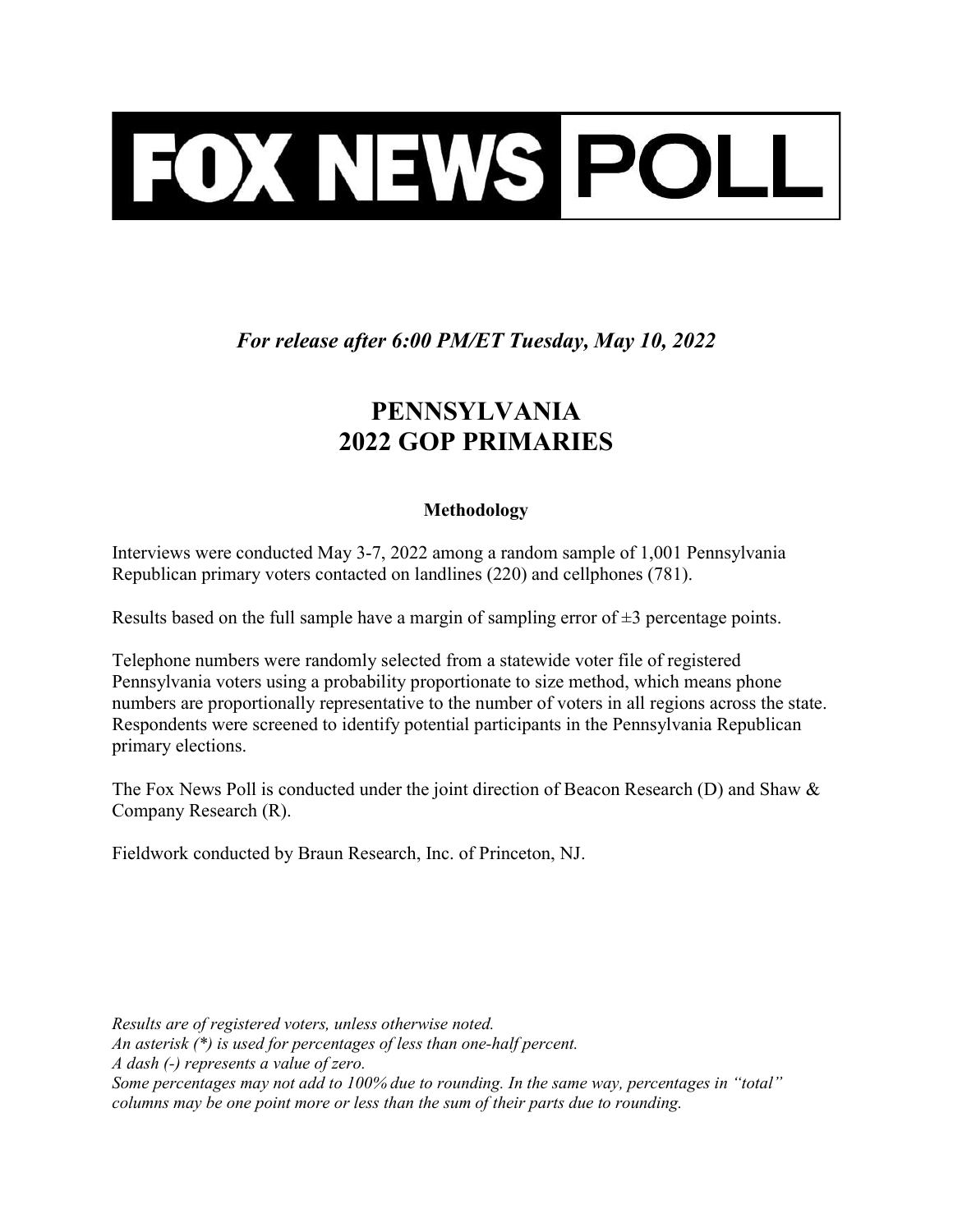1. How likely are you to vote in the May 17 Pennsylvania Republican primary election for governor and U.S. Senator -- will you definitely vote in the Republican primary, probably vote, probably not vote, or definitely not vote? If you have already voted, either early or by sending in a mail or absentee ballot, please just say so.

|            | (Already)     | Definitely  | Probably    | Probably | Definitely (Don't        |       |
|------------|---------------|-------------|-------------|----------|--------------------------|-------|
|            | <u>voted)</u> | <u>vote</u> | <u>vote</u> | not vote | not vote                 | know) |
| 3-7 May 22 | 3%            | 84          |             | ۰        |                          | -     |
| 2-6 Mar 22 | NA            | 82%         |             | -        | $\overline{\phantom{0}}$ |       |

2. How interested are you in the Republican primary election? Are you:

|                         | Extremely | Very | Somewhat | Not at all | (Don't know) |
|-------------------------|-----------|------|----------|------------|--------------|
| 3-7 May 22              | 53%       | 29   | 16       |            | *            |
| Q3 Barnette supporters  | 69%       | 20   |          | *          |              |
| Q3 McCormick supporters | 56%       | 28   | 15       |            |              |
| Q3 Oz supporters        | 54%       | 34   | 12       |            |              |
| 2-6 Mar 22              | 45%       | 32   | 19       |            |              |
| Q3 McCormick supporters | 46%       | 36   | 17       |            | *            |
| Q3 Oz supporters        | 50%       | 31   | I6       |            |              |

3. **IF ALREADY VOTED:** When you cast your early or absentee ballot, who did you vote for in the election for U.S. Senator?] [IF NOT ALREADY VOTED: If the Pennsylvania Republican primary election for U.S. Senator were held today, who would you vote for if the candidates were: [IF NOT SURE: Well, if you had to decide today, which one would you choose?]] [RANDOMIZE]

|                       | 3-7 May 22                  | 2-6 Mar 22 |
|-----------------------|-----------------------------|------------|
| Mehmet Oz             | 22%                         | 15%        |
| David McCormick       | 20                          | 24         |
| <b>Kathy Barnette</b> | 19                          | 9          |
| Carla Sands           | 8                           |            |
| <b>Jeff Bartos</b>    |                             | 9          |
| Sean Gale             | $\mathcal{D}_{\mathcal{L}}$ | NA         |
| George Bochetto       |                             |            |
| <b>Everett Stern</b>  | <b>NA</b>                   |            |
| (Other)               |                             |            |
| (Wouldn't vote)       |                             | 3          |
| (Don't know)          | 18                          |            |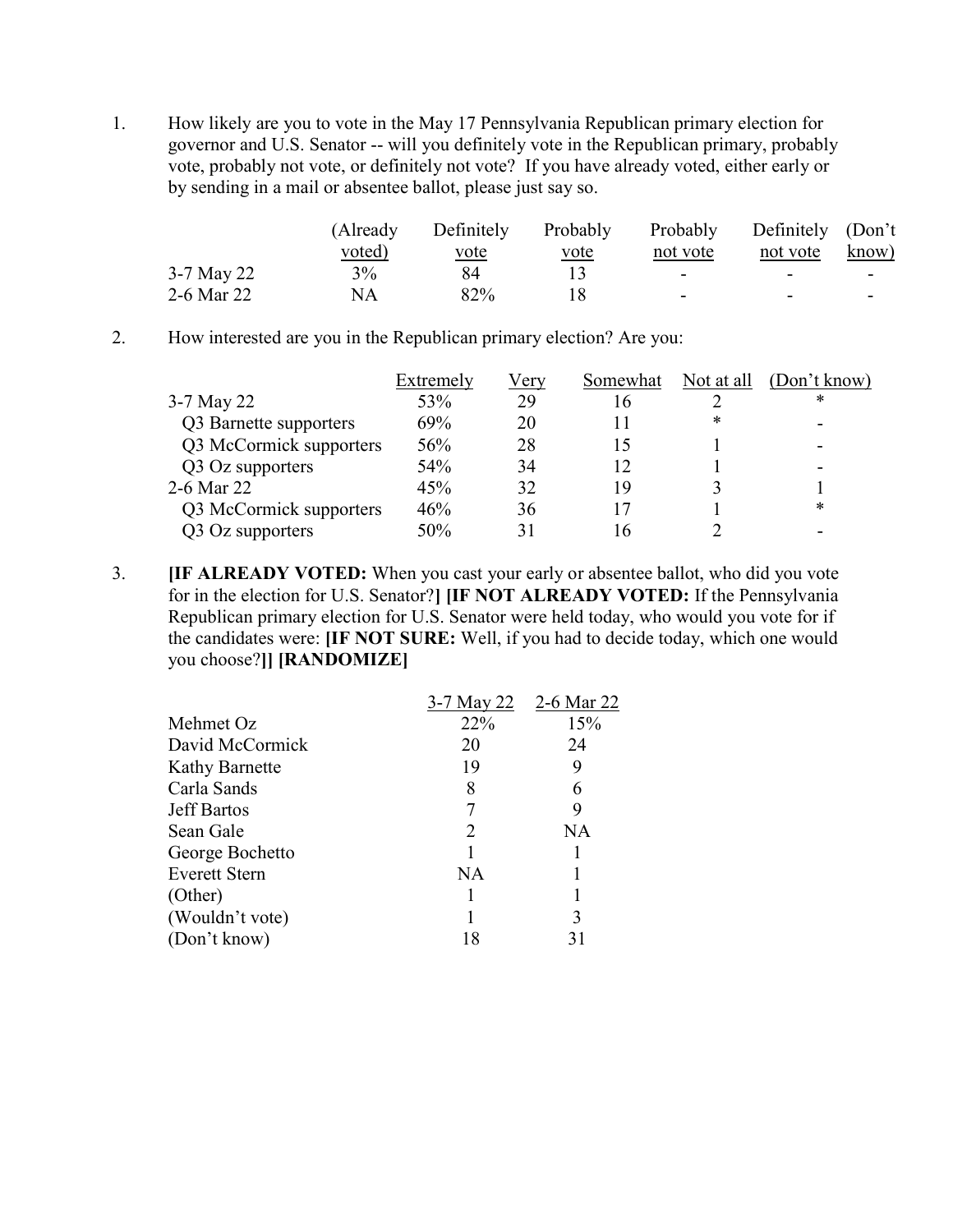## [SKIP IF OTHER, WOULDN'T VOTE, OR DON'T KNOW IN Q3, ±3.5%] [SKIP AND CODE AS CERTAIN IF ALREADY VOTED]

4. Are you certain to support that candidate, or is there a chance you may change your mind?

|                         | Certain to support | May change mind | (Don't know) |
|-------------------------|--------------------|-----------------|--------------|
| 3-7 May 22              | 46%                |                 |              |
| Q3 Barnette supporters  | 51%                | 48              |              |
| Q3 McCormick supporters | 39%                | 58              |              |
| Q3 Oz supporters        | 56%                | 41              | 4            |
| 2-6 Mar 22              | <b>27%</b>         | 71              |              |
| Q3 McCormick supporters | 22 <sup>%</sup>    | 77              |              |
| Q3 Oz supporters        | 40%                | 59              |              |

5. [IF ALREADY VOTED: When you cast your early or absentee ballot, who did you vote for in the election for governor?] [IF NOT ALREADY VOTED: If the Republican primary election for governor were held today, who would you vote for if the candidates were: **IF NOT SURE:** Well, if you had to decide today, which one would you choose? [RANDOMIZE]

|                      | 3-7 May 22 | 2-6 Mar 22 |
|----------------------|------------|------------|
| Doug Mastriano       | 29%        | 18%        |
| Lou Barletta         | 17         | 19         |
| <b>Bill McSwain</b>  | 13         | 11         |
| Dave White           | 11         | 14         |
| Jake Corman          | 5          | 6          |
| Melissa Hart         | 4          | NA         |
| Joe Gale             | 2          | <b>NA</b>  |
| <b>Charlie Gerow</b> |            | <b>NA</b>  |
| Nche Zama            |            |            |
| <b>Scott Martin</b>  | <b>NA</b>  | 3          |
| (Other)              |            |            |
| (Wouldn't vote)      |            | 3          |
| (Don't know)         | 15         | 25         |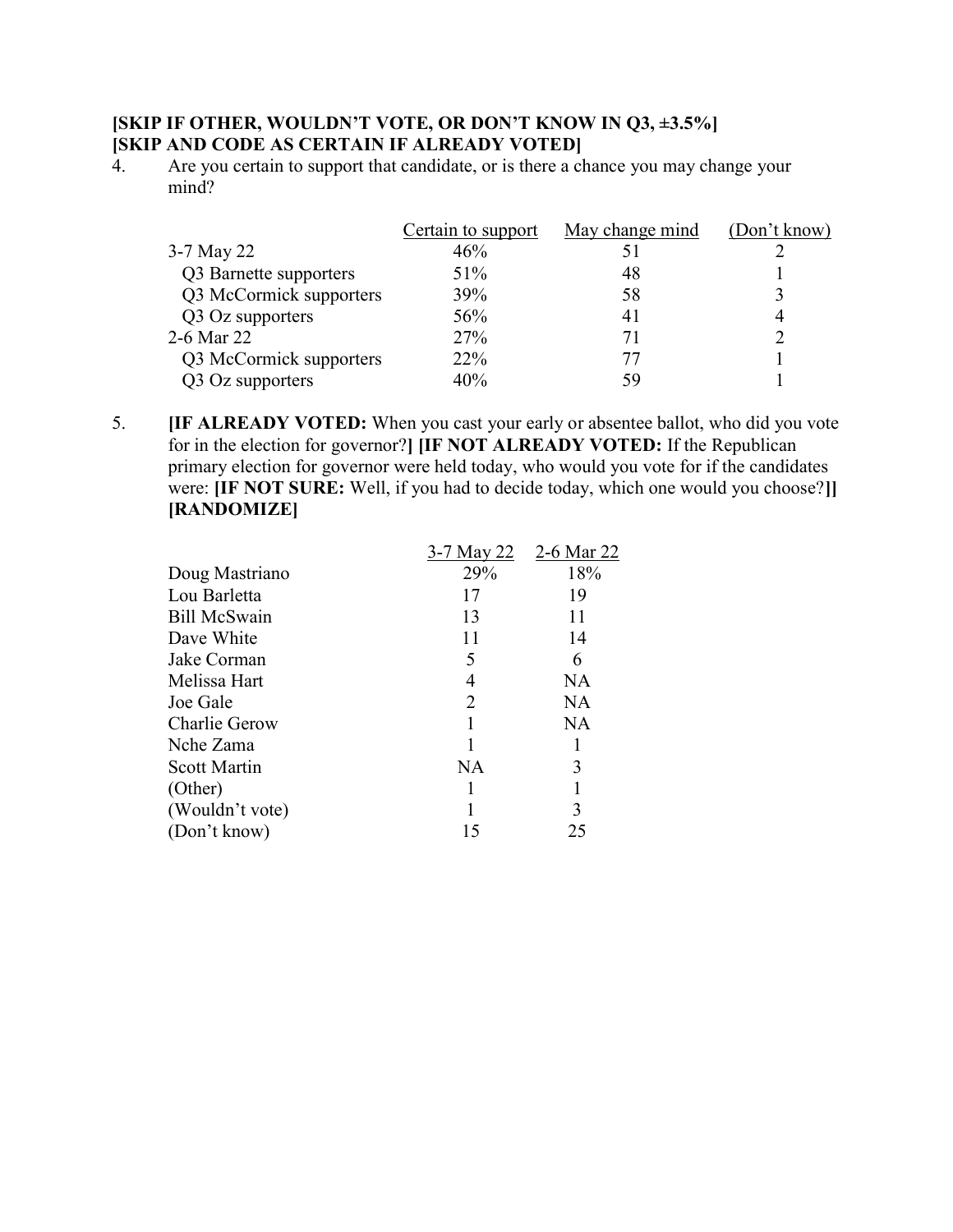## [SKIP IF OTHER, WOULDN'T VOTE, OR DON'T KNOW IN Q5, 3%] [SKIP AND CODE AS CERTAIN IF ALREADY VOTED]

 $\ddot{6}$ . Are you certain to support that candidate, or is there a chance you may change your mind?

|                         | Certain to support | May change mind | (Don't know) |
|-------------------------|--------------------|-----------------|--------------|
| 3-7 May 22              | 53%                | 45              |              |
| Q5 Barletta supporters  | 43%                | 54              |              |
| Q5 Mastriano supporters | 66%                | 31              |              |
| Q5 White supporters     | 48%                | 51              |              |
| Q5 McSwain supporters   | 47%                | 51              |              |
| 2-6 Mar 22              | 41%                | 57              |              |

7.-9. In deciding your vote in the Republican primary for U.S. Senate, please tell me whether each of the following **IIF ALREADY VOTED:** was / **IF NOT ALREADY VOTED:** is] extremely important, very, somewhat, or not at all important -- how important [IF ALREADY VOTED: was / IF NOT ALREADY VOTED: is] it that the candidate... [RANDOMIZE]

|                          | Extremely | Very | Somewhat | Not at all | (Don't know) |
|--------------------------|-----------|------|----------|------------|--------------|
| Can win against the      |           |      |          |            |              |
| Democrat in              |           |      |          |            |              |
| November?                | 62%       | 23   |          | h          |              |
| Is really from           |           |      |          |            |              |
| Pennsylvania?            | 35%       | 30   | 25       |            |              |
| Is a strong supporter of |           |      |          |            |              |
| Donald Trump?            | 27%       | 23   | 28       | 22         |              |

For reference (conducted March 2-6, 2022): In deciding your vote in the Republican primary for U.S. Senate, please tell me whether each of the following is extremely important, very, somewhat, or not at all important -- how important is it that the candidate shares your views on … [RANDOMIZE]

|                                  | <i>Extremely</i> | <b>Very</b> | Somewhat | Not at all | (Don't know) |
|----------------------------------|------------------|-------------|----------|------------|--------------|
| Economic issues, like inflation, |                  |             |          |            |              |
| spending, and taxes?             | 59%              | 33          |          |            |              |
| Immigration and border           |                  |             |          |            |              |
| security?                        | 53%              | 33          |          |            | *            |
| Social issues, like abortion,    |                  |             |          |            |              |
| school curriculum, and           |                  |             |          |            |              |
| transgender issues?              | 38%              | 34          | 18       |            |              |
| COVID-19 policies, like mask     |                  |             |          |            |              |
| and vaccine mandates?            | 29%              | 29          | 23       |            |              |
|                                  |                  |             |          |            |              |